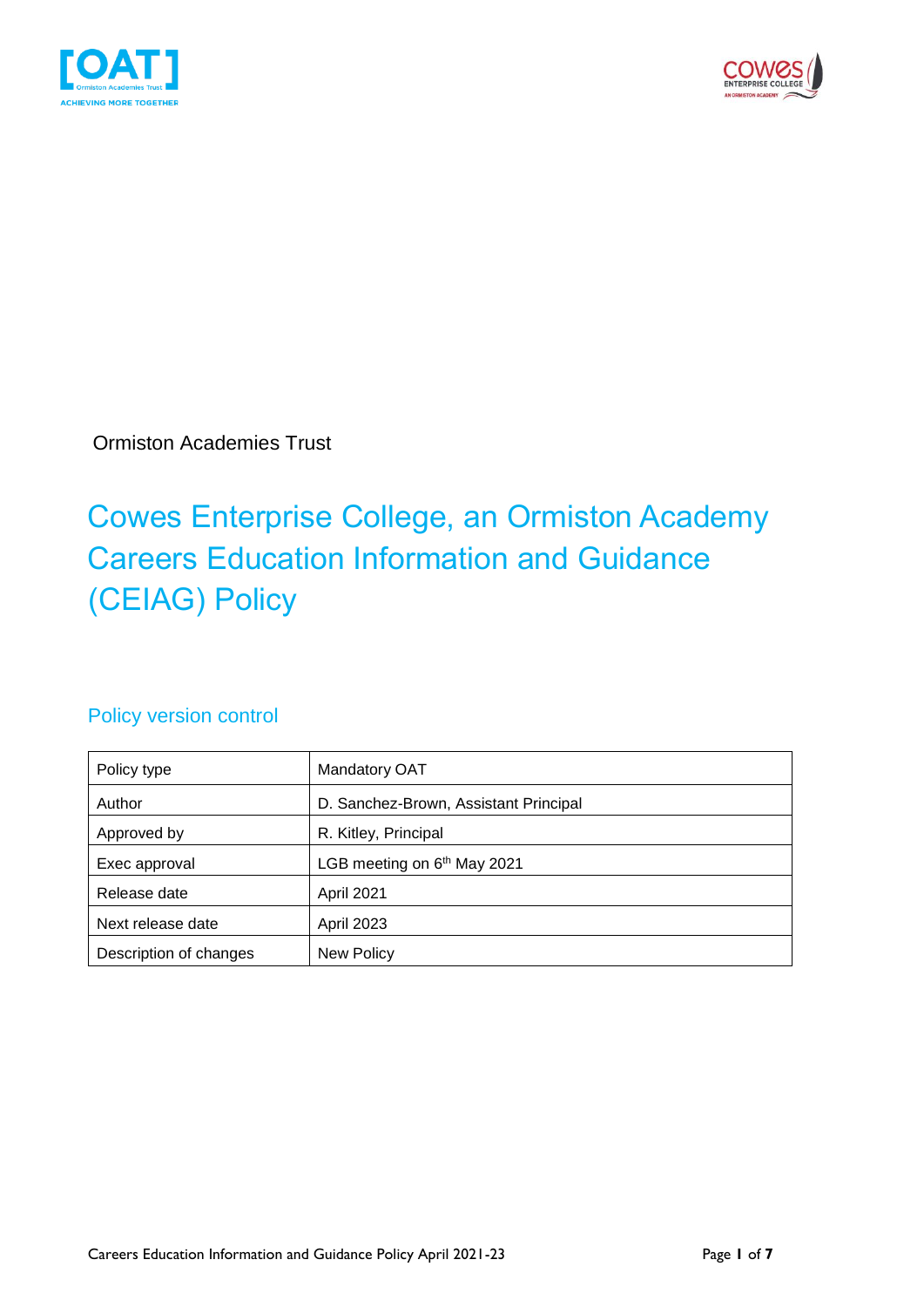



# **Contents**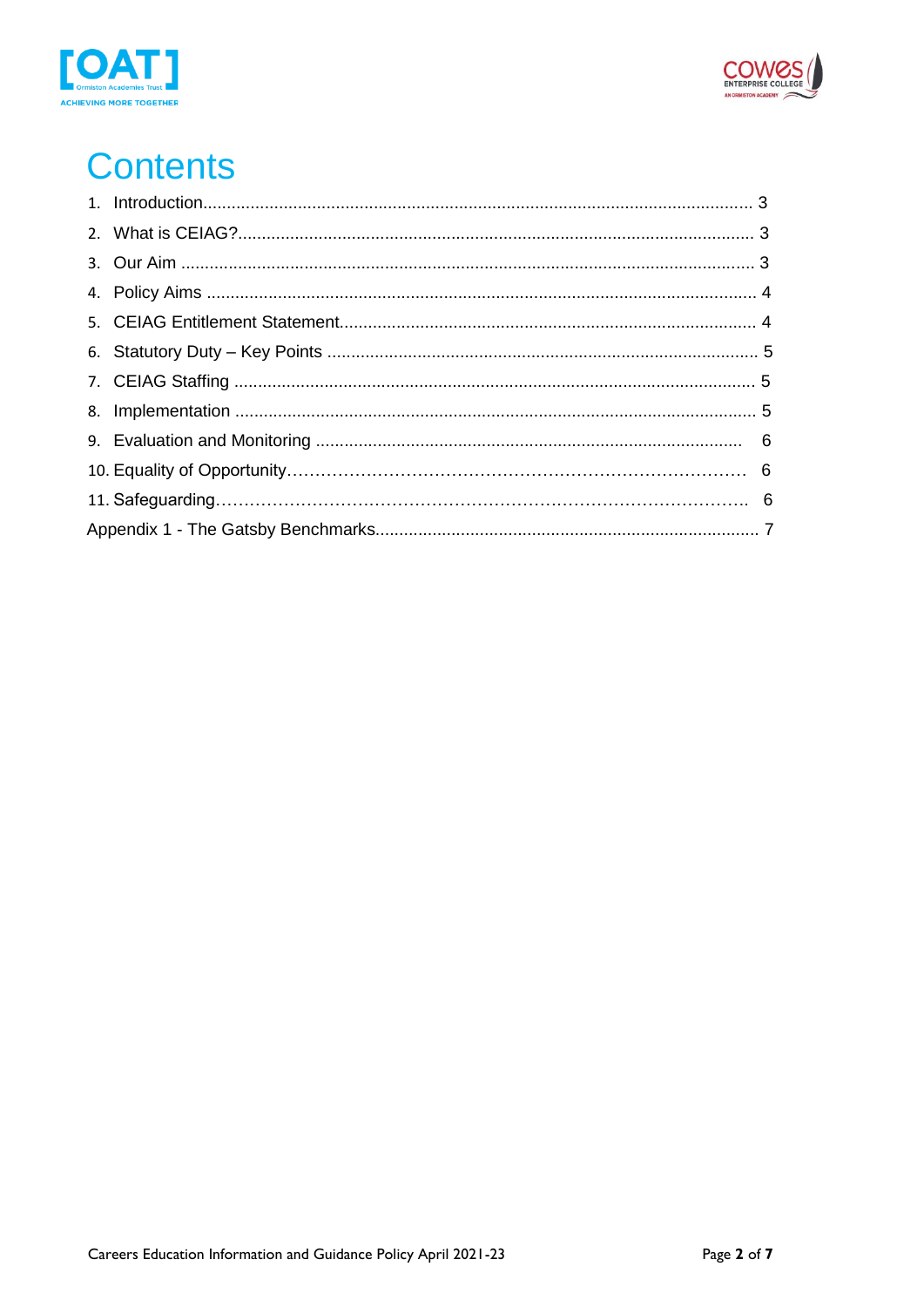



## 1.Introduction

At Cowes Enterprise College, we group our core values under the heading 'Educate for Life'.

Whilst we strive for pupils to achieve their best academically, we also strongly believe that they can only fulfil their potential if they understand themselves, their abilities and are fully aware of the possibilities available to them in the future. We continue to review, monitor, and evaluate our Careers Education, Information, Advice and Guidance (CEIAG) offer through close liaison with stakeholders: our pupils, parents/careers, staff and our external partners. Careers Education, Information, Advice and Guidance (CEIAG) at Cowes Enterprise College is an integral part of the curriculum and preparation of all pupils for the opportunities, responsibilities, and experiences of life in modern society. All CEIAG is impartial and unbiased.

## 2.What is CEIAG?

Careers Education, Information, Advice and Guidance (CEIAG) consist of:

#### 1.1. Careers Education

Careers Education helps prepare students for the opportunities and responsibilities of adult working life and, as such, has a vital contribution to the school's aims of working closely with employers, higher education institutions and our local community and supporting students in the life-time experience of learning. Careers Education takes place mainly through the curriculum and through activities on our Charter programme, on 'Dropdown' days and in assemblies.

#### 1.2. Careers Information, Advice and Guidance

Careers Guidance is a means of enabling individuals to apply the skills, knowledge and understanding they have learned to make appropriate decisions about learning and moving into work. It is impartial, pupil centred and confidential. Careers Guidance is mainly delivered through a Careers Lead and an independent Careers Advisor, who is an impartial qualified deliverer of guidance. We have strong and effective pastoral and tutorial systems which provide the means to ensure students receive support and guidance at transition points. Referral systems (including diagnosis of needs) ensure that students requiring more specialist guidance can receive it from appropriate agencies.

## 3.Our Aim

Central to the core values of Cowes Enterprise College is the commitment to deliver a programme of Careers Education, Information, Advice and Guidance (CEIAG) for all pupils from Years 7–13.

From year 7 onwards, our students receive varied inspiring opportunities to develop their career aspirations and employability skills, through the Cowes Charter and established partnerships with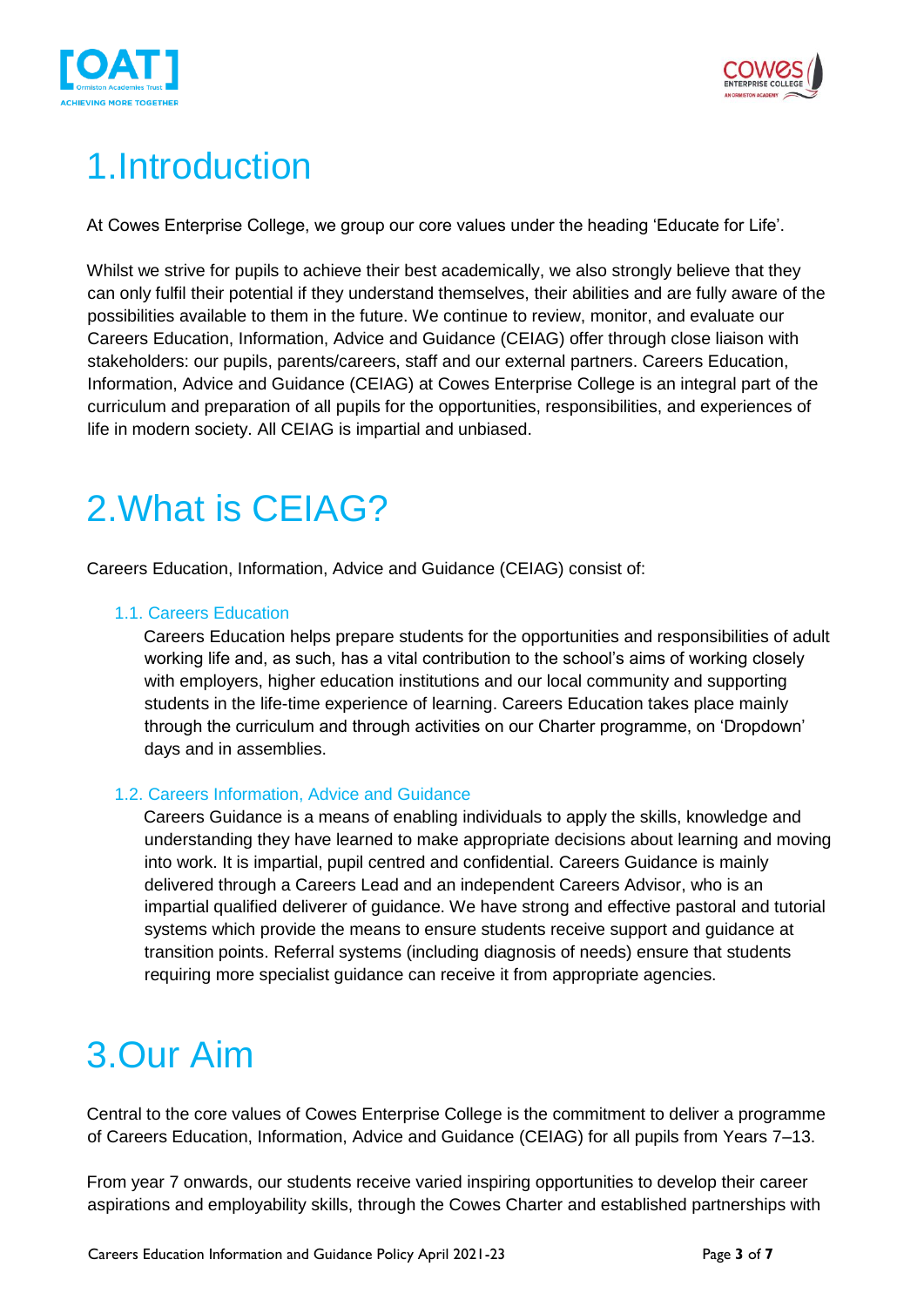



local business and wider further education institutions. We follow the National Framework for CEG 11–19 in England (DfES, 2015), The Government Careers Strategy (DfES, 2018) and other relevant guidance from GATSBY Benchmarks. Our CEIAG offer is central to our curriculum, enrichment, Charter and ethos- 'Educate for Life'.

## 4.Policy Aims

The aim of our Careers Education, Information, Advice and Guidance Policy is to:

- To raise students' self-esteem and encourage them to have high aspirations which allow them to achieve economic well-being.
- To develop an understanding of the range of opportunities available at 14+, 16+ and 18+ and prepare students for life post-education.
- To support students in making informed and realistic career decisions based on labour market information.
- To help students manage transitions through education and into work.
- Help students to access information on the full range of post-16 education and training opportunities.
- Support students after leaving school.
- Offer targeted support for vulnerable and disadvantaged young people.
- To involve and inform parents/carers.

### 5.CEIAG Entitlement Statement

Cowes Enterprise College is committed to Careers Education as a vital means of giving all students the skills, knowledge and understanding to manage their own lifelong learning and career development. Careers education will prepare all students for the opportunities, responsibilities and experiences of education, training and employment and also the challenges of adult life. Careers education will both compliment and integrate with the E1M and Maritime programmes.

The Government's careers strategy published on 4 December 2017, sets out a long-term plan to build a world class careers system that will help young people and adults choose the career that is right for them. This statutory guidance has been updated to expand on the aim set out in the strategy to make sure that all young people in secondary school are provided with a programme of advice and guidance that is stable, structured and delivered by individuals with the right skills and experience.

Cowes Enterprise College will provide a professional package of support services from Mrs. H. Flaherty and from 'Island Futures' a locally recognised professional Career Service to enable us to fulfil our statutory responsibilities.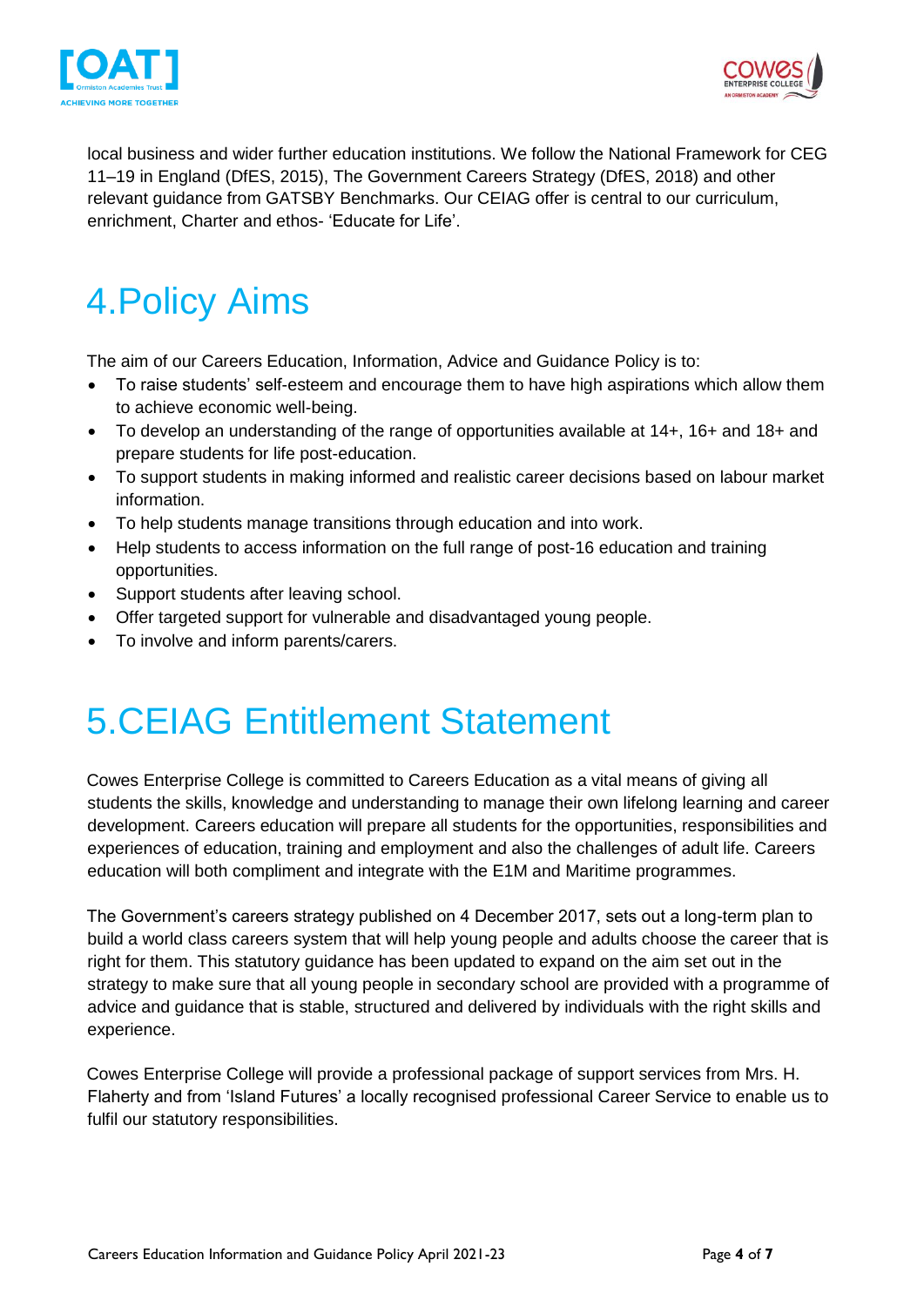



## 6.Statutory Duty – Key Points

The statutory duty requires governing bodies to ensure that all registered pupils at the academy are provided with access to independent careers guidance from Year 8 to Year 13.

The governing body must ensure that the independent careers guidance provided:

- Is presented in an impartial manner.
- Includes information on the range of education or training options, including apprenticeships and other vocational pathways.
- Promotes the best interests of the pupils.

To further evidence our commitment to raising the standard and quality of CEIAG provision offered to our pupils, we are working towards and applying for the new Quality in Careers Standards Award.

We will continue to review, monitor and evaluate our CEIAG offer by speaking and listening to our students, the parents/carers, teachers and our external partners. We will hold ourselves accountable to students and parents/carers through robust monitoring and outcome-based evidence, such as our annual destination data. All outcomes will be reported through our School Governing Body.

## 7.CEIAG Staffing

This programme will be delivered by the following in Cowes Enterprise College:

- Qualified School Careers Advisor (Mrs. H. Flaherty- hflahety@cowesec.org)
- SLT Careers Lead (Mr. D Sanchez-Brown- dsanchez-brown@cowesec.org)
- Island Futures (Island Futures, County Hall, High Street, Newport, Isle of Wight 01983 823888)
- E1M curriculum Lead (J.Harding)
- Maritime Futures SLT Lead (C.Rice)
- Assistant Principal KS3 (T.Harding)
- Assistant Principal KS4 (A.Brown)

## 8.Implementation

Cowes Enterprise College will achieve this policy's aims by:

- Providing inset to staff to support teaching and learning opportunities within the curriculum and to develop confidence and knowledge when teaching CEIAG content as part of the tutor, Maritime Futures or E1M programme.
- Ensuring departments signpost careers links within their subject, both in documentation and in classrooms, and provide time for this to take place.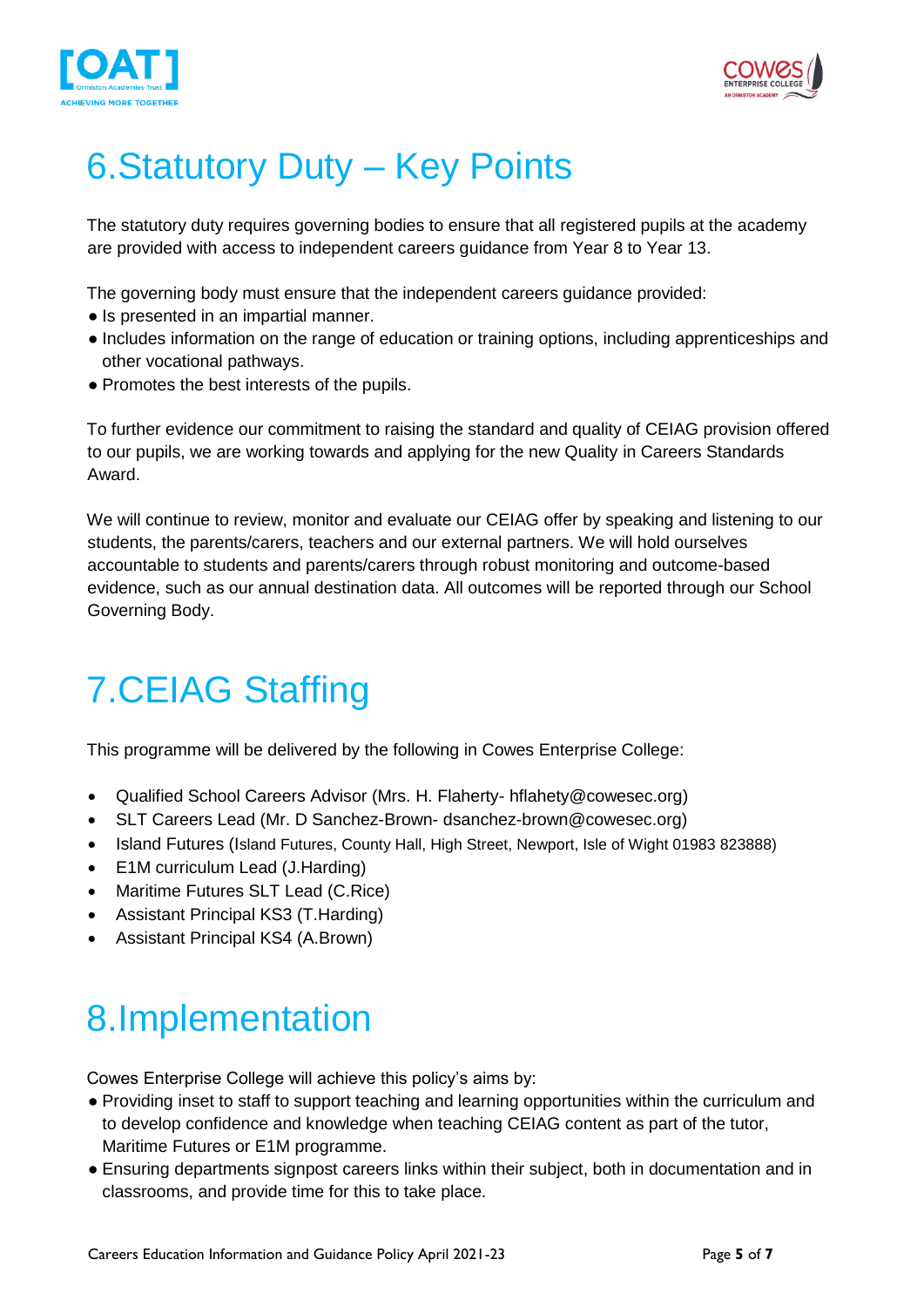



- Promoting a variety of opportunities for career and employability learning outside of regular lessons through visits, speakers, workshops, drop-down days and business links.
- Developing links with identified stakeholders, including further and higher education providers, training providers, parents, alumni and local businesses.
- Tracking progress against the Gatsby Benchmarks.
- Developing mentoring opportunities through business links.
- Ensuring all students have opportunities to visit education/training providers and companies during their time at school.
- Providing extended careers learning opportunities for targeted pupils.

### 9. Evaluation and Monitoring

Cowes Enterprise College will monitor and evaluate CEIAG by:

- The Careers Leader, Governor responsible for Careers and Senior Leadership Team being responsible for an annual review of CEIAG.
- Reviews and evaluations are expected to be carried out termly on an informal basis. Feedback from staff, pupils, parents and external partners forms a key part in evaluating the Careers Programme and targets are set for the next year.
- Island Futures will monitor and review their links with the Academy on a termly basis.
- Careers Advisor/Island Futures will arrange suitable interviews with year 11 and maintain up to date paperwork and ICT systems.
- Student voice is integral in planning and reflecting on what we do and is carried out via student surveys and in small group discussions.
- To ensure quality we are committed to working towards the national Quality in Careers Standard.

# 10. Equality of Opportunity

All teachers and staff involved in Careers Guidance have a responsibility to promote equality of opportunity, which ensures that all students have an entitlement and appropriate access to Careers Guidance regardless of race, gender, religion, ability, disability, social background or sexual orientation. All advice given will be impartial and confidential. Students will be helped to understand the importance of equal opportunities and be made aware of the risks of stereotyping and discrimination.

# 11. Safeguarding - Whole School

The school has a thorough and comprehensive Safeguarding policy which supports all areas of school life, ensuring that the educational experience of our students is the best it can be.